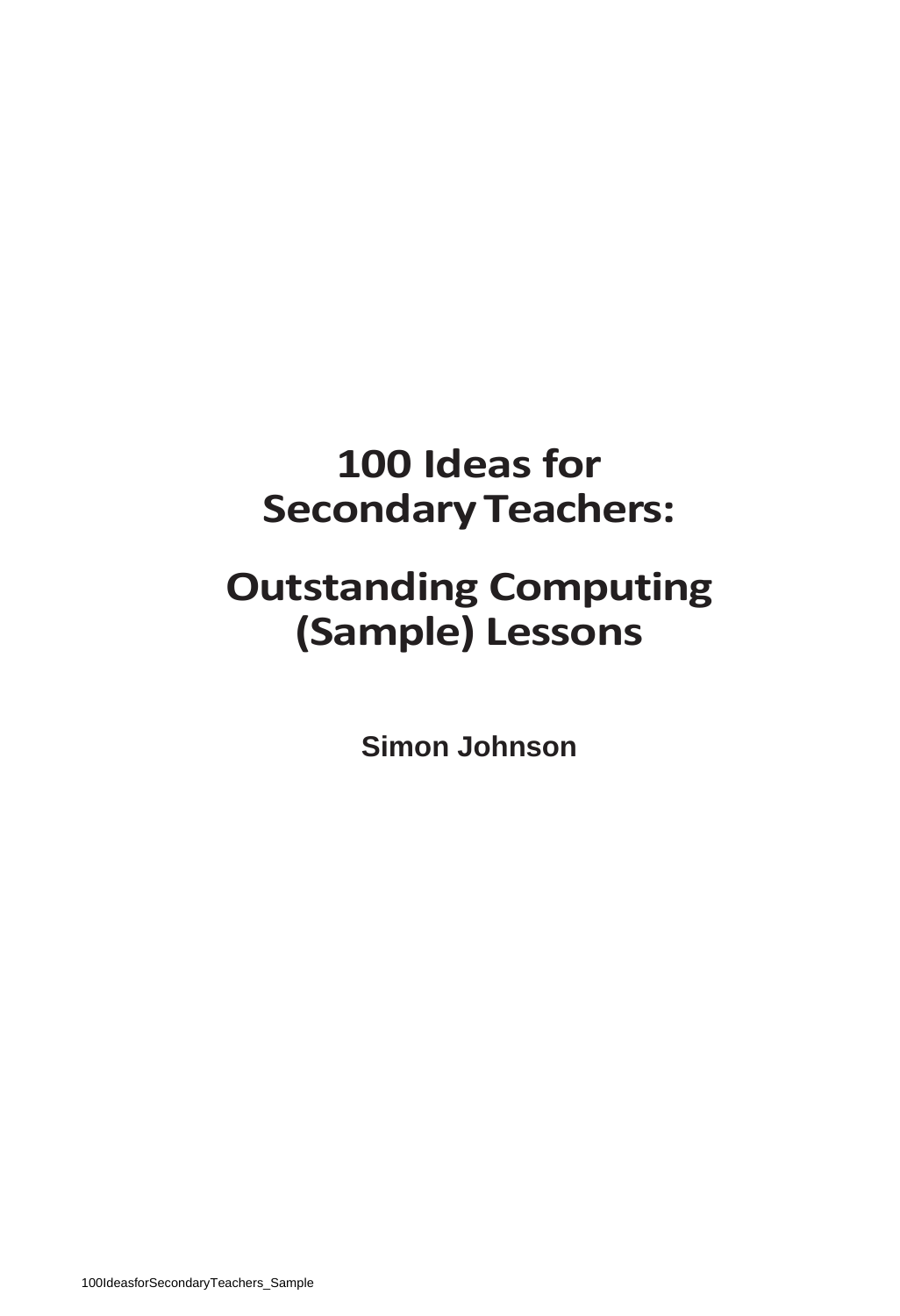### BLOOMSBURY EDUCATION Bloomsbury Publishing Plc 50 Bedford Square, London, WC1B 3DP, UK 29 Earlsfort Terrace, Dublin 2, Ireland

BLOOMSBURY, BLOOMSBURY EDUCATION and the Diana logo are trademarks of Bloomsbury Publishing Plc

First published in Great Britain 2021

Text copyright © Simon Johnson, 2021

Simon Johnson has asserted his right under the Copyright, Designs and Patents Act, 1988, to be identified as Author of this work

Bloomsbury Publishing Plc does not have any control over, or responsibility for, any third-party websites referred to or in this book. All internet addresses given in this book were correct at the time of going to press. The author and publisher regret any inconvenience caused if addresses have changed or sites have ceased to exist, but can accept no responsibility for any such changes

All rights reserved. No part of this publication may be reproduced or transmittedin any form or byanymeans, electronic or mechanical, including photocopying, recording, or any information storage or retrieval system, without prior permission in writing from the publishers

A catalogue record for this book is available from the British Library

ISBN:PB:978-1-4729-8440-1;ePDF:978-1-4729-8442-5; ePub: 978-1-4729-8441-8

2 4 6 8 10 9 7 5 3 1 (paperback)

Typeset by Newgen KnowledgeWorks Pvt. Ltd., Chennai, India Printed and bound in the UK by CPI Group Ltd, Croydon CR0 4YY



All papers used by Bloomsbury Publishing Plc are natural, recyclable products from wood grown in well managed forests and other sources. The manufacturing processes conform to the environmental regulations of the country of origin

Tofind out more about our authors and books visit [www.bloomsbury.com](http://www.bloomsbury.com/) and sign up for our newsletters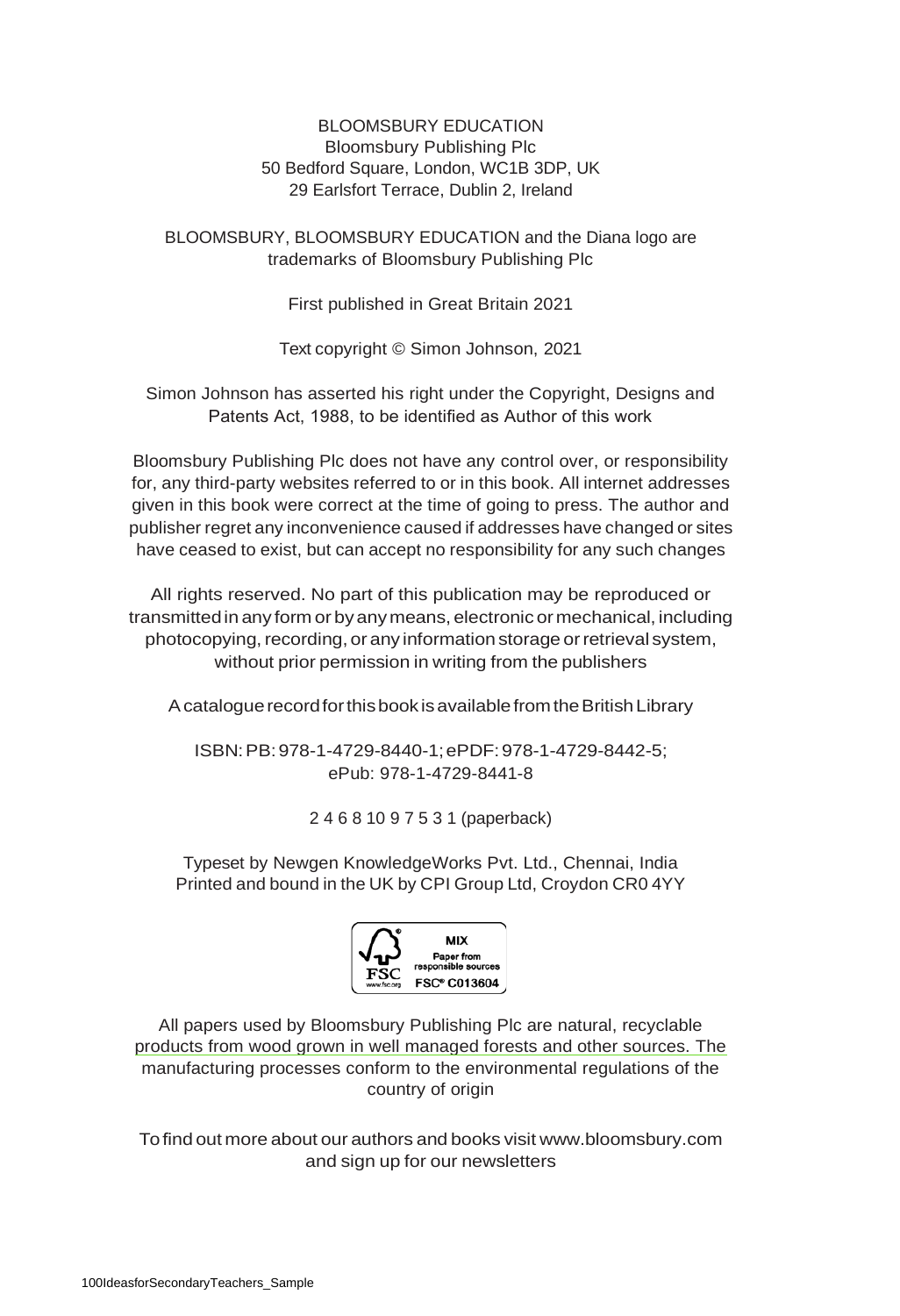### **Contents**

| Introduction                |                                | i  |
|-----------------------------|--------------------------------|----|
| Testimonials                |                                | ii |
| How to use this book        | iii                            |    |
|                             |                                |    |
|                             | Part 1: Programming strategies |    |
| $\mathbf{1}$                | Paired programming             | 2  |
| 2 <sub>1</sub>              | Rubber duck debugging          | 3  |
| 3 <sub>1</sub>              | Code golf                      | 4  |
| $\overline{4}$              | Game design                    | 6  |
| $\overline{\phantom{a}}$ 5. | <b>PRIMM</b>                   | 7  |
| 6 <sub>1</sub>              | Parsons problems               | 8  |
| $\overline{z}$              | Use-modify-create              | 9  |
| 8                           | Hour of Code                   | 10 |
|                             |                                |    |

|             | Part 5: Computational thinking |    |
|-------------|--------------------------------|----|
|             | 44 Crazy characters            |    |
| $\sqrt{45}$ | Puzzle me                      | 13 |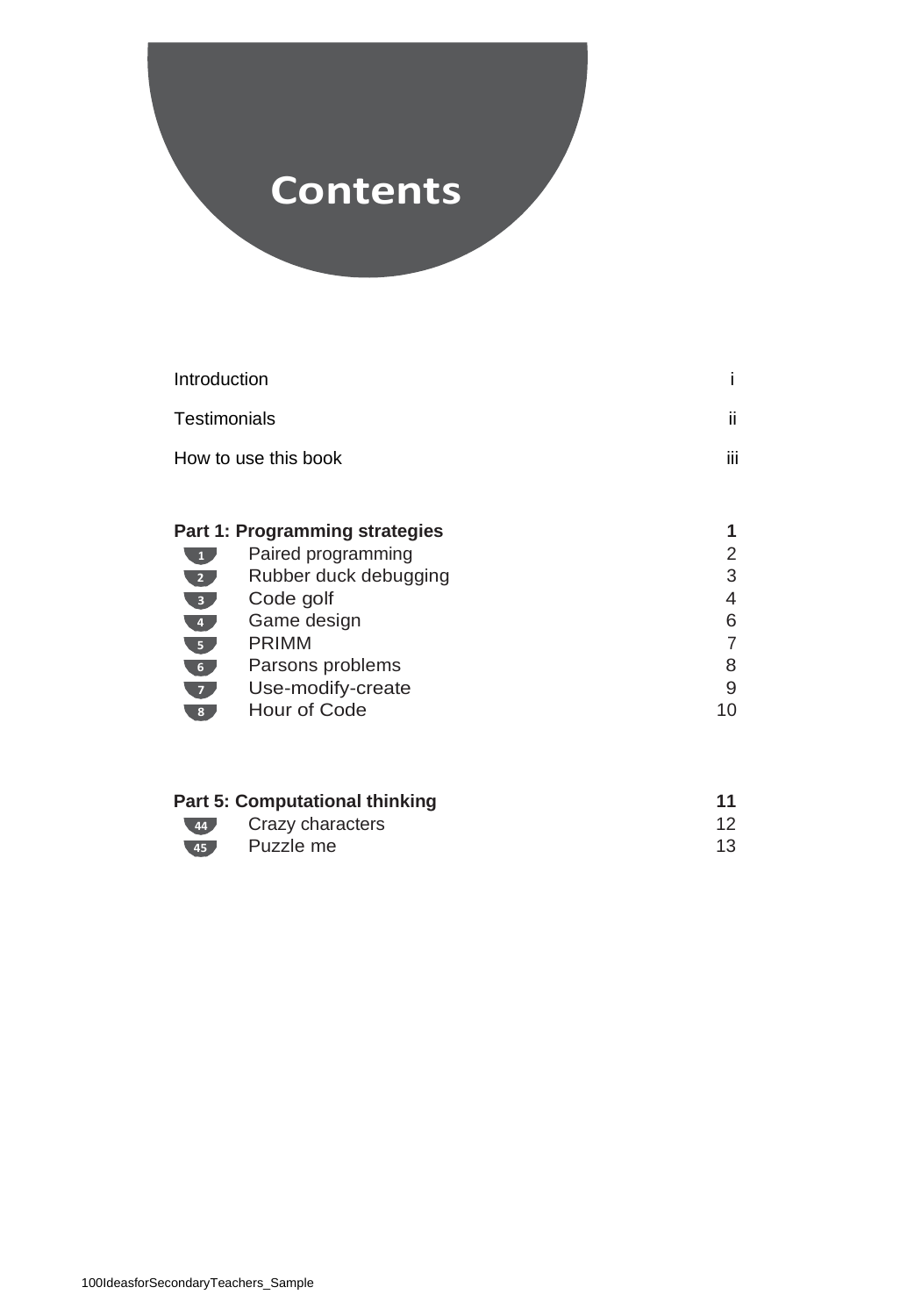### **Introduction**

I firmly believe that computer science is for everyone. Not only does it foster problemsolving, creativity and critical thinking skills, but it also has the potential to empower young people and give them the tools to express themselves in a variety of cool ways.

As society becomes increasingly more reliant on the use of technology, the need for a formal computing education or qualification becomes ever more important. Not only are we preparing students for the digital world, but we are also preparing them for jobs that don't even exist yet. It is therefore imperative that we provide our students with the necessary tools to prepare them for every opportunity that might come their way.

Writing this book gave me the opportunity to reflect on my own teaching practice.It reminded methat, despite graduating with honours in computer science, the thought of teaching computing for the first time filled me with trepidation. However, I was also reminded of how excited I was at the prospect of being able to try out some new teaching strategies,inparticular, theideaofteaching computingwithout computers (also known as 'teaching unplugged').

I was also able to reflect on the valuable lessons learned while teaching computing, probably the most notable being that context is key! By making computing relevant and providing a 'real-life' context, you can create meaningful learning experiences for your students. This also applies to relating computing content to other aspects of the curriculum, which is why I have dedicated a chapter in this book to STEAM (science, technology, engineering, arts and mathematics).

I also learned that you should never be afraid to let your students teach you! One of the biggest mistakes that I made early on in my teaching career was to assume that I must be the fount of all knowledge. The truth of the matter is that it's impossible to know everything, especially with a subject like computing. In fact, there will be times when your students know more than you – coming to terms with this inevitable truth is an important step in your professional development. Be open to learning alongside your students and don't be afraid to ask them for help!

Finally, despite what the title of the book may suggest, the intention of this book is not to make every lesson outstanding. While it is admirable to aspire to be outstanding all the time, to achieve this would be unsustainable and a detriment to your health and wellbeing! Instead, this book is a compilation of tried and tested practical ideas, designed to be adapted and modified, which have the potential to create outstanding learning experiences for you and your students.

I would love to hear how you use these ideas in your own classroom, so please do get in touch! Please share your reflections with me @clcsimon on Twitter using the #100ideas hashtag or via my Facebook page, www.facebook.com/teachwithict.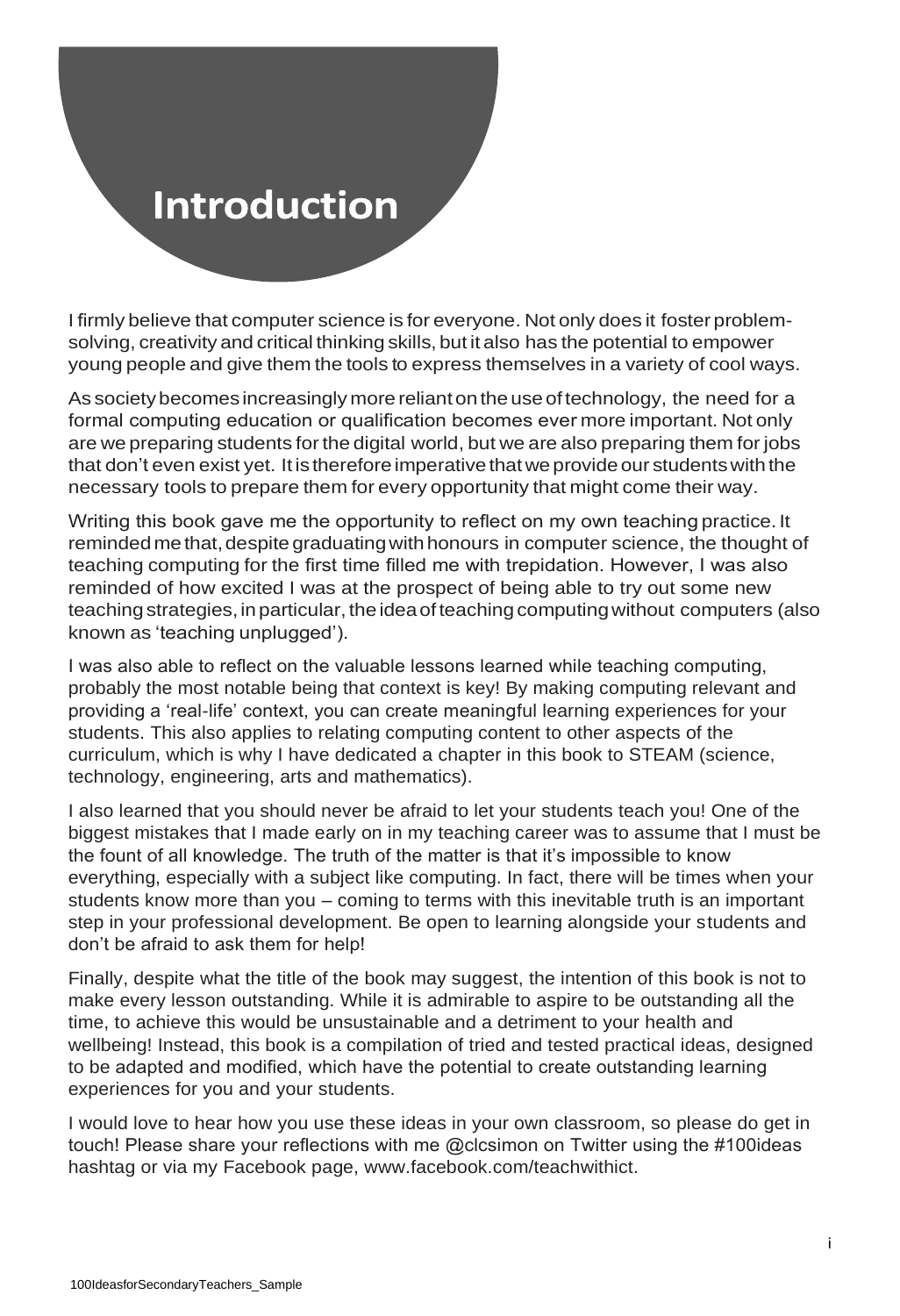

*9.1/10 – "Another great book within this fantastic series of practical teaching books, offering great support and resource ideas to support computing at secondary level."* – UKEdChat

*"A pocketful of inspiration for your next computing lesson."* – Hello World Magazine

*"An outstanding book that can simply be picked up off the shelf as a means to inspire any teacher when delivering computing. Simon has shared these super quick ideas that will have impact in every classroom, from rubber duck debugging to pedagogical approaches in the subject. This is an excellent read!"* – Matt Warne, Head of Computing and Digital Learning at RGS The Grange, CAS Master Teacher and Computing Champion, @MattWarne

*"Read this if you teach Computing! Packed with lesson ideas but more importantly loads of nuggets of wisdom about pedagogy: research-informed techniques that work, all packaged into bitesize chunks you can read in your break or put this on your summer reading pile to come back refreshed and raring to go in September. I will definitely be doing "code golf" (write a program to solve a problem in as few lines as possible), "crazy characters" (back-to-back drawing to teach the importance of clear instructions) and "intelligent pieces of paper" (introducing AI by playing*  noughts and crosses against a written algorithm). Simon has pulled together a goldmine of *inspirational and powerful ideas which is essential reading for the Computing teacher."* –

Alan Harrison, Head of Computing at William Hulme's Grammar School, CAS Master Teacher, @MrAHarrisonCS

*"I highly recommend this book. Whether primary or secondary contains a bunch of amazing ideas to inspire you and your students in all things computing, coding, programming etc." –* Tim Wilson, CAS Community Outreach Manager, @casmidlands

*"This book is amazing for trainee teachers, newly qualified teachers, and the more experienced teachers. I have been a teacher for 6 years, feel I have the depth in subject knowledge but wanted exercises across the topics that were fresh, engaging and looked at cognitive load. This book ticks all the boxes! Hopefully there will be a version 2 soon." –*

Ms. C. Gryspeerdt, CAS Master Teacher, Community Leader and Digital School House Lead teacher, @CLG7179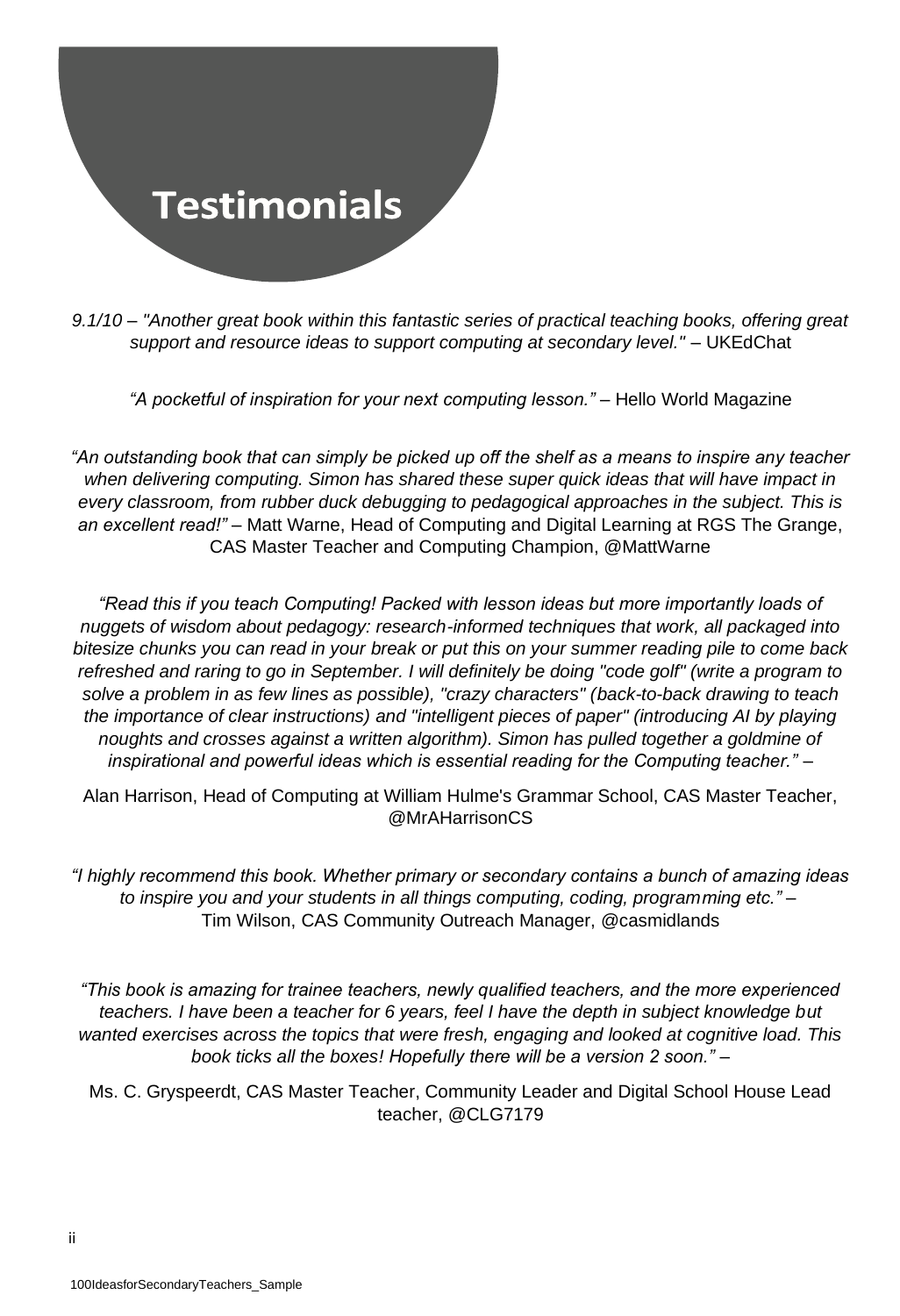### How to use this book

This book includes quick, easy and practical ideas for you to dip in and out of to help you deliver effective and engaging computing lessons. Each idea includes:

- a catchy title, easy to refer to and share with your colleagues
- an interesting quote linked to the idea
- a summary of the idea in bold, making it easy to flick through the book and identify an idea you want to use at a glance
- a step-by-step guide to implementing the idea.

Each idea also includes one or more of the following:

#### **Teaching tip**

Practical tips and advice for how and how not to run the activity or put the idea into practice.

#### **Taking it further**

Ideas and advice for how to extend the idea or develop it further.

| <b>Bonus idea</b>         |
|---------------------------|
| Bonus ideas in this       |
| book that are extra-      |
| exciting,                 |
| extra-original and extra- |
| interesting.              |
|                           |

Share how you use these ideas and find out what other practitioners have done using #100ideas.

Online resources to accompany this book can be found at www.teachwithict.com/100ideas. Here you will find editable versions of all the code needed to run the ideas. You can copy and paste the code or tweak it to suit your requirements. There are also a variety of downloadable resources such as pre-prepared cards and worksheets to help you put the ideas into practice.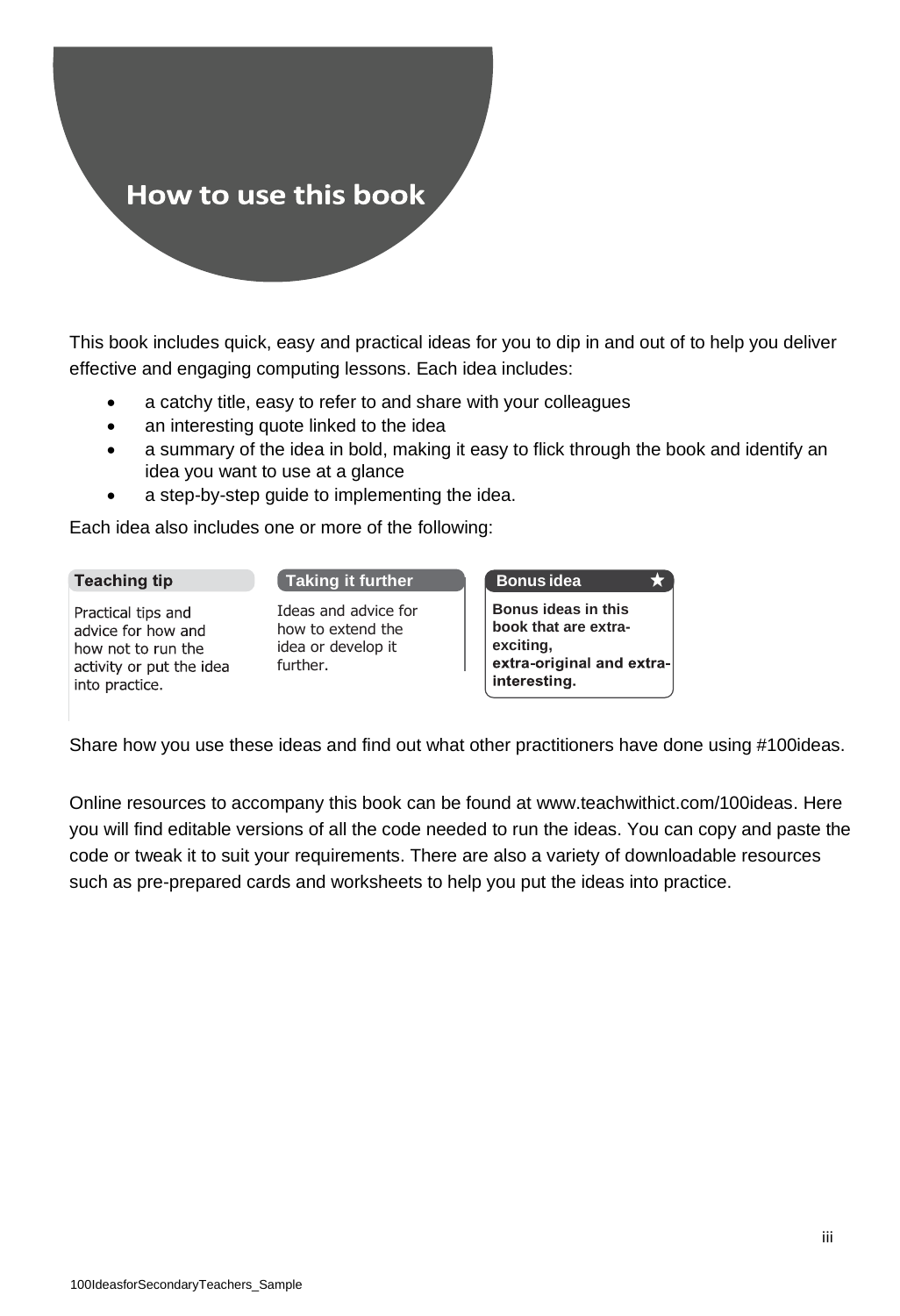## **Programming strategies Part 1**

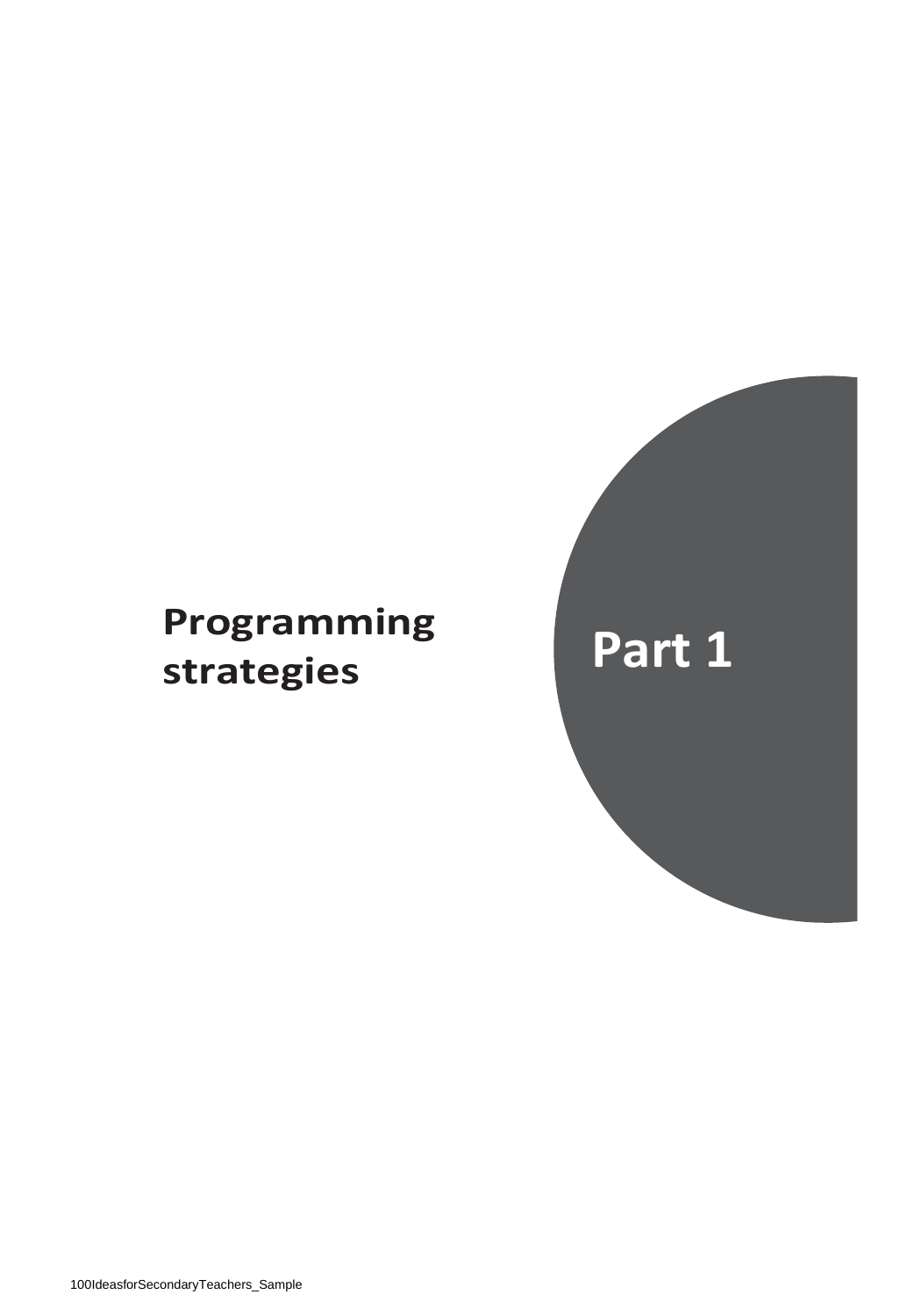### **Paired programming**

'Sir, is it my turn to drive yet?'

**For many, the idea of students working in pairs at a computer, especially if access to a computer is limited, is fairly common. However, even if you have the luxury of students being able to work on their own at a computer, you may still wish to consider students working in pairs, particularly when learning how to code.**

#### **Teaching tip**

Switch roles regularly to ensure that all the students get a fair share of being both driver and navigator. I find that setting a timer/alarm for five-minute intervals helps to manage the students' time effectively and keeps them engaged!

Paired programming, as the name suggests, sees students working in pairs, with one taking the role of the driver (inputting the code into the computer) and the other assuming the role of navigator (reading out instructions and checking each line of code as it is typed in).

Pairing students up makes sense for a number of reasons, even more so when learning how to code! Paired programming has been shown to improve overall confidence, produce fewer errors and increase engagement compared with learning to code individually. In fact, it is a practice that is widely used in industry by professional programmers.

A word of caution! While at first it may seem beneficial to pair up higher-achieving students with those of lower ability, I find that this can have negative effects, as often one student may feel that they are being held back or another may take over completely. Experience shows that pairing students of similar ability seems to produce the best outcomes.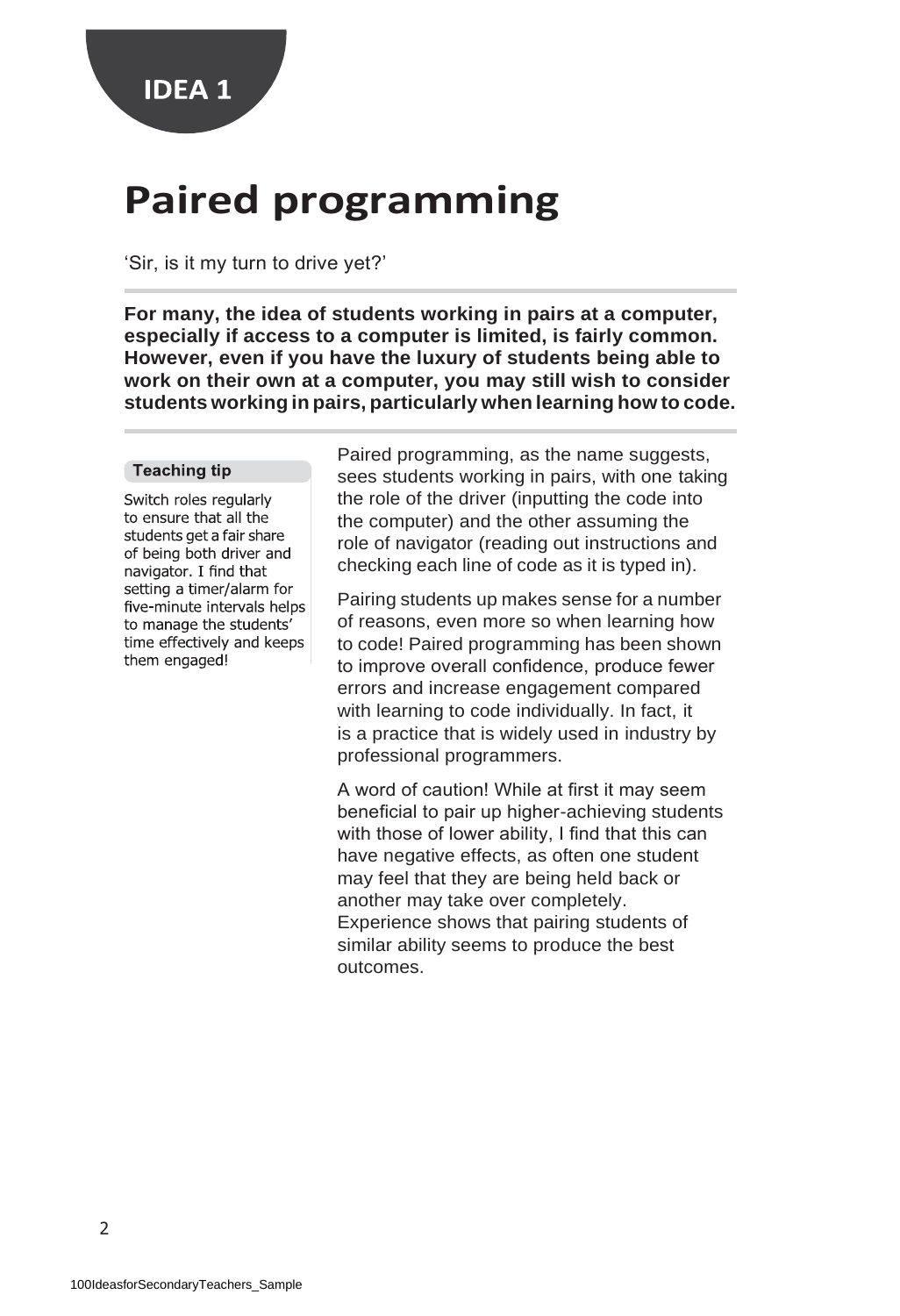

### **Rubber duckdebugging**

'I name my duck Ducky McDuck Face!'

**Have you ever started asking someone to help you to solve a problem and, halfway through, you figure it out for yourself? Well, this is pretty much how rubber duck debugging works. The majority of 'code bugs' originate from not being clear and explicit with instructions. By describing your problem to the duck, you force yourself to express your ideas in a clear and logical way!**

Rubberduckdebuggingisaprogramming methodologyusedby software engineers to help them to find bugs and problems in their code.The term 'rubber duck'refers to aninanimate object thatunderstands little or nothing about the given problem!

First, you'll need to acquire some rubber ducks! I find that the local pound store is usually a good place to start. Give each student a duck and ask them to name it. Once the students have named their duck and have stopped throwing them around the classroom (!), ask them to place their duck next to their computer. Tell the students to address their duck by its name and tell the duck something about themselves – while feeling strange at first, this should help the students to get over the fear of talking to the duck in front of their peers!

Share with students some broken code (I tend to start with some simple syntax errors) and a brief explanation of what the code is meant to do. Tell the students to inform their duck that they're going to go over some code with it! Instruct the students to explain to their duck what the code is supposed to do and then explain the code in detail (line by line).

Eventually, the students should spot the seemingly obvious error, at which point they can thank their duck for being such a help!

#### **Teaching tip**

Despite what the name suggests, you don't have to use a rubber duck. Any inanimate object will suffice: a can of pop, a hat, a scarf or even a favourite teddy!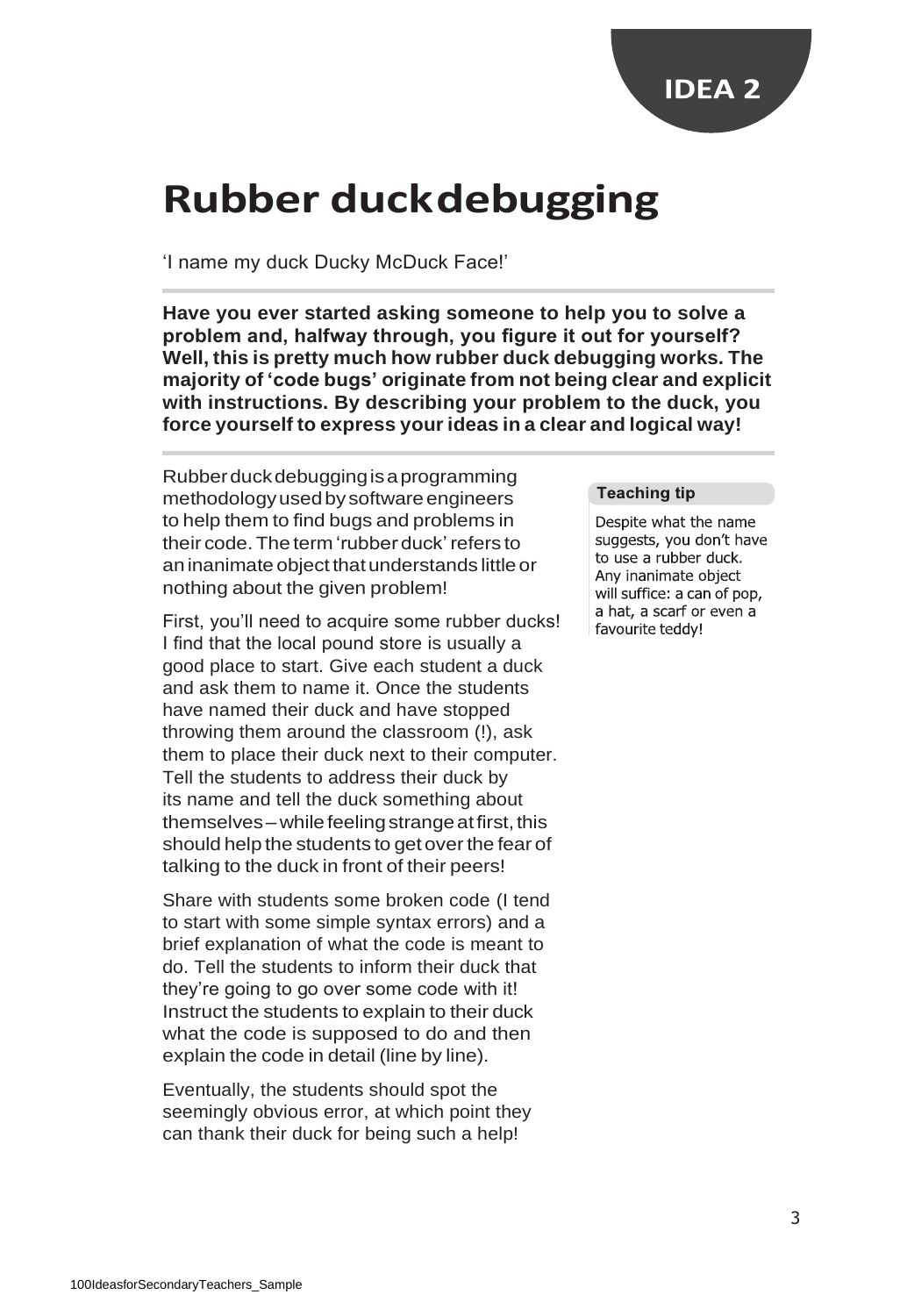

# **Code golf**

'Anyone for a game of code golf? Fore!'

**One strategy that exemplifies the concept of gamification in the teaching of coding is a game called 'code golf'.**

#### **Teaching tip**

To make the challenge fair and consistent, I recommend that you set some competition rules. For example:

- · Blank lines do not count as lines of code.
- Comments do not count as lines of code.
- Importing libraries do not count as lines of code
- · Everything else counts.

Code golf owes its name to its resemblance to the scoring system used in conventional golf, where participants aim to achieve the lowest scorepossible.Theideaissimple:participants are given a problem (or working solution) and are challenged to solve it using the fewest lines of code.

The aim of code golf is to encourage efficient use of code. Efficient code uses less RAM, compiles quicker and uses up less storage space. Students can use a combination of features such as loops (for, while, repeat) and functions (or sub-routines) to achieve their optimised code. However, readability and usability must not be sacrificed at the expense of code optimisation. Therefore, white space and comments do not count as lines; we still want to encourage students to break up and comment their code so that it is comprehensible to others, easier to debug and easy for others to reuse.

There are two main ways to play code golf. The first way requires students to solve a given problem using the fewest lines of code. The second method, which requires a little more preparation from the teacher, requires the students to optimise a given working solution. In both methods, the challenge is for the students to create a solution using the least amount of code. To add a little extra challenge, the teacher can add a 'par' value (or target number), with the par being the optimal number of lines of code. This par value can be altered for different levels of ability (similar to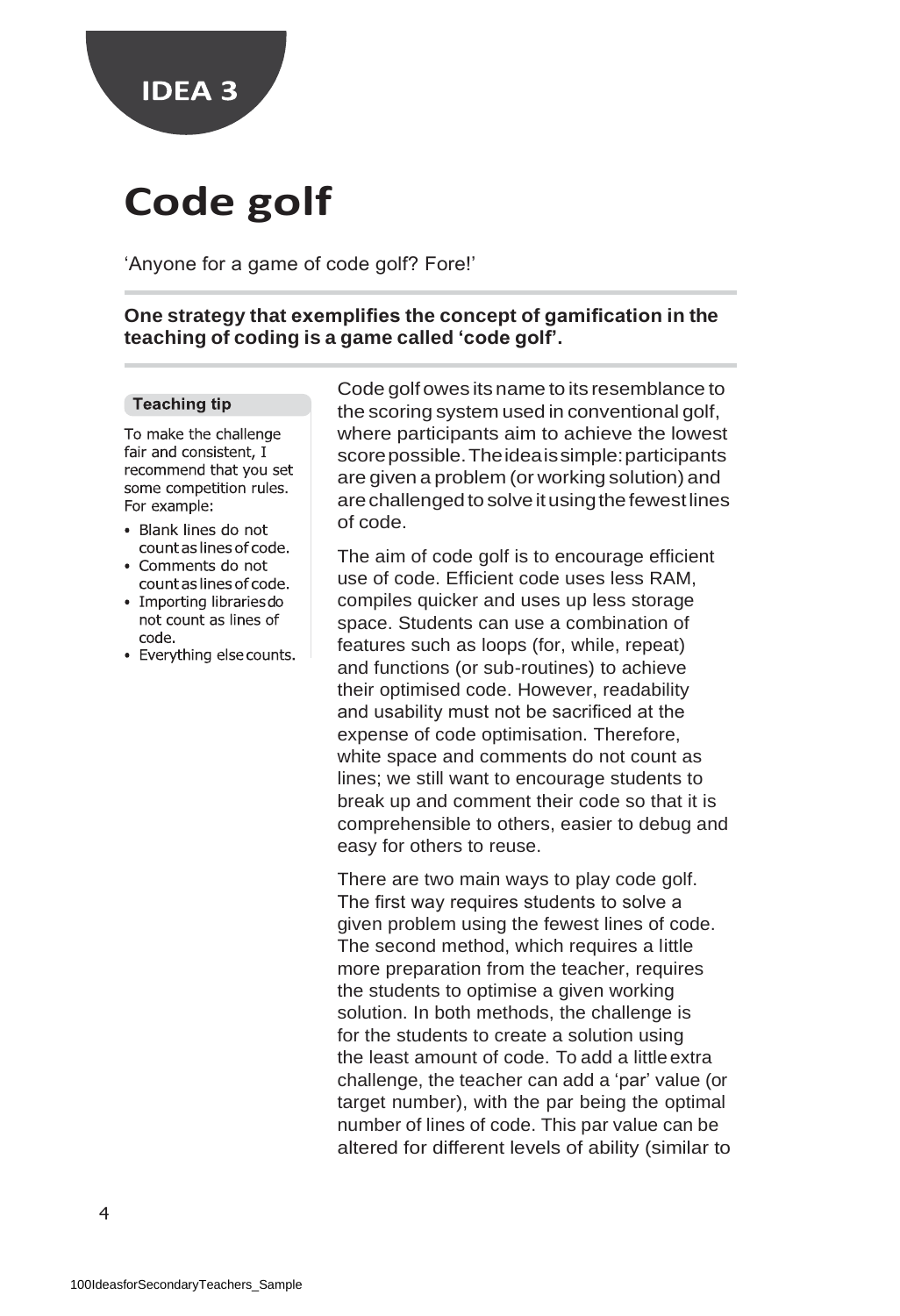the 'handicap' system in conventional golf), thus allowing the teacher to differentiate the activity.

The following is an example of a simple 'par challenge' using the turtle library in Python. In this example, students are challenged to create a square using six lines of code (par 6). Share the following example code and ask the students to identify the repeating pattern.

```
import turtle 
window = turtle.Screen()
timmy = turtle.Turtle() 
timmy.forward(100) 
timmy.right(90) 
timmy.forward(100) 
timmy.right(90) 
timmy.forward(100) 
timmy.right(90) 
timmy.forward(100) 
timmy.right(90)
```
Ask students to suggest ways in which the code can be made more efficient – draw out answers such as 'use a loop' or 'use a repeat', etc. Share the optimised solution for the above example:

import turtle window = turtle.Screen() timmy = turtle.Turtle() for loopCounter in range(4): timmy.forward(100) timmy.right(90)

Inform the students that, in the modified example, the code has been made more efficient by using a counted loop. Explain that efficient code uses less RAM, compiles quicker and uses up less storage space.

Put students into pairs (see Idea 1: Paired programming) and challenge them to create a series of regular polygon shapes (e.g. equilateral triangle, pentagon, hexagon, etc.) using the fewest lines of code possible.

#### **Bonus idea**

**Create a score card for students to record the number of lines used for each shape.**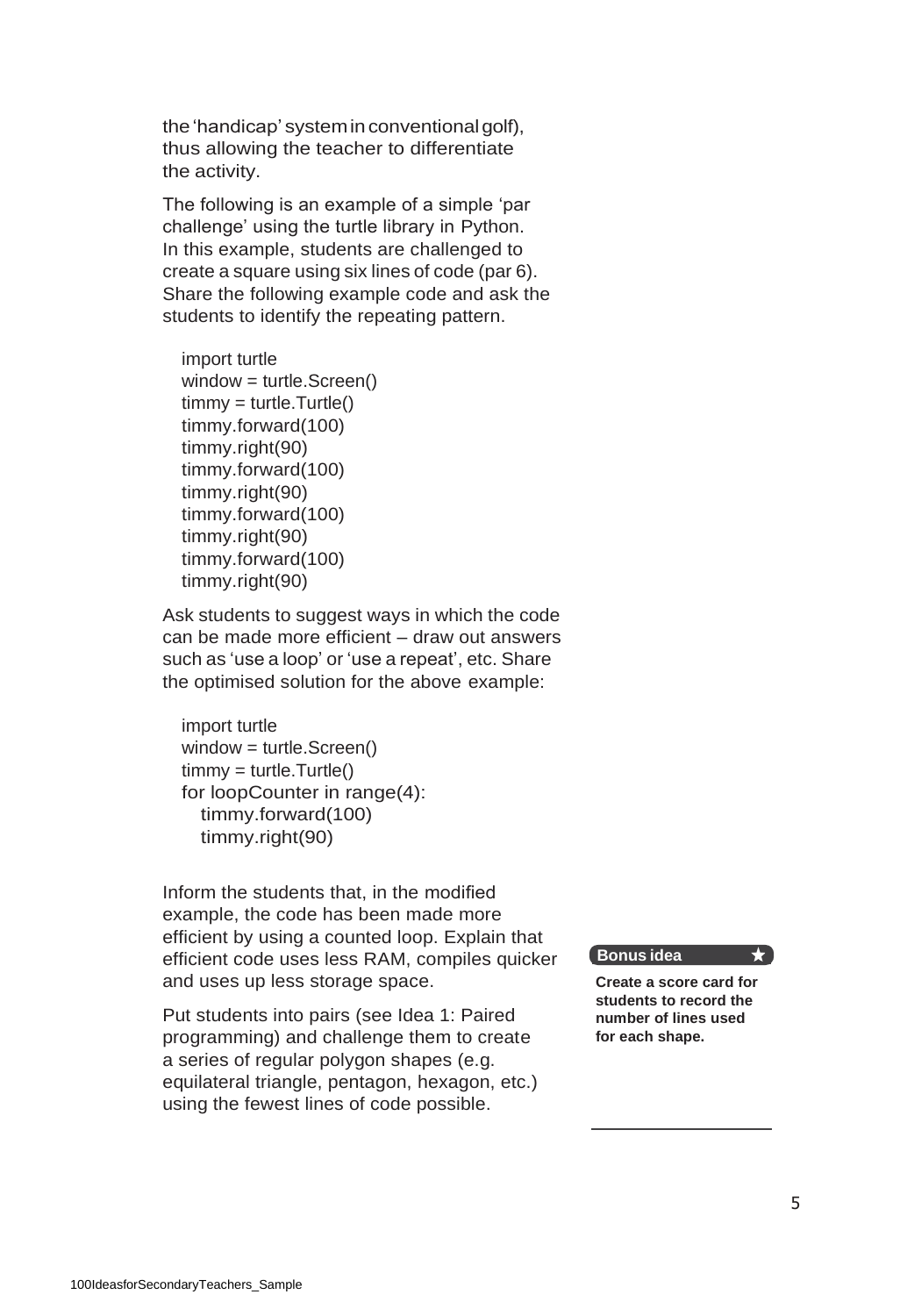

### **Game design**

'Sir, can we make Flappy Bird?'

**Often, the first time that you mention the word 'coding' to children, theirinitial reaction is 'are we going to make games?'. While coding is not about making games, game design can be used as a hook to encourage students to learn to code.**

#### Taking it further

Many game-creation tools allow you to add your own sprites and graphics. I find that this provides a perfect opportunity to explore Creative Commons and gets students designing their own game sprites.

Game design, as the name suggests, is the process of planning the content and rules of a game. It also includes the design of gameplay, environment, storyline and even characters. Now, thanks to a plethora of free online tools, coding games has never been easier!

Scratch (scratch.mit.edu) is perfect for creating games and, despite its simplicity and appeal to younger audiences, should be on everyone's list of 'go-to' game-creation tools.

Stencyl (www.stencyl.com) is a free gamecreation platform, which, utilising a Scratchlike interface, allows students to create games for iOS, Android, Windows and Mac.

Alice (www.alice.org) is a free and open-source 3D-programming environment designed to teach students object-oriented and eventdriven programming. In Alice, students drag and drop graphic tiles in order to create animations or program simple games in 3D.

App Inventor (appinventor.mit.edu) is a great tool to teach programming. Like Scratch, App Inventor uses a drag-and-drop interface that allows you to assemble code from blocks.

Microsoft MakeCode Arcade (arcade. makecode.com) is a web-based, beginnerfriendly code editor that allows you to create retro arcade games. With MakeCode Arcade, students can create games using either blocks, JavaScript or a combination of both.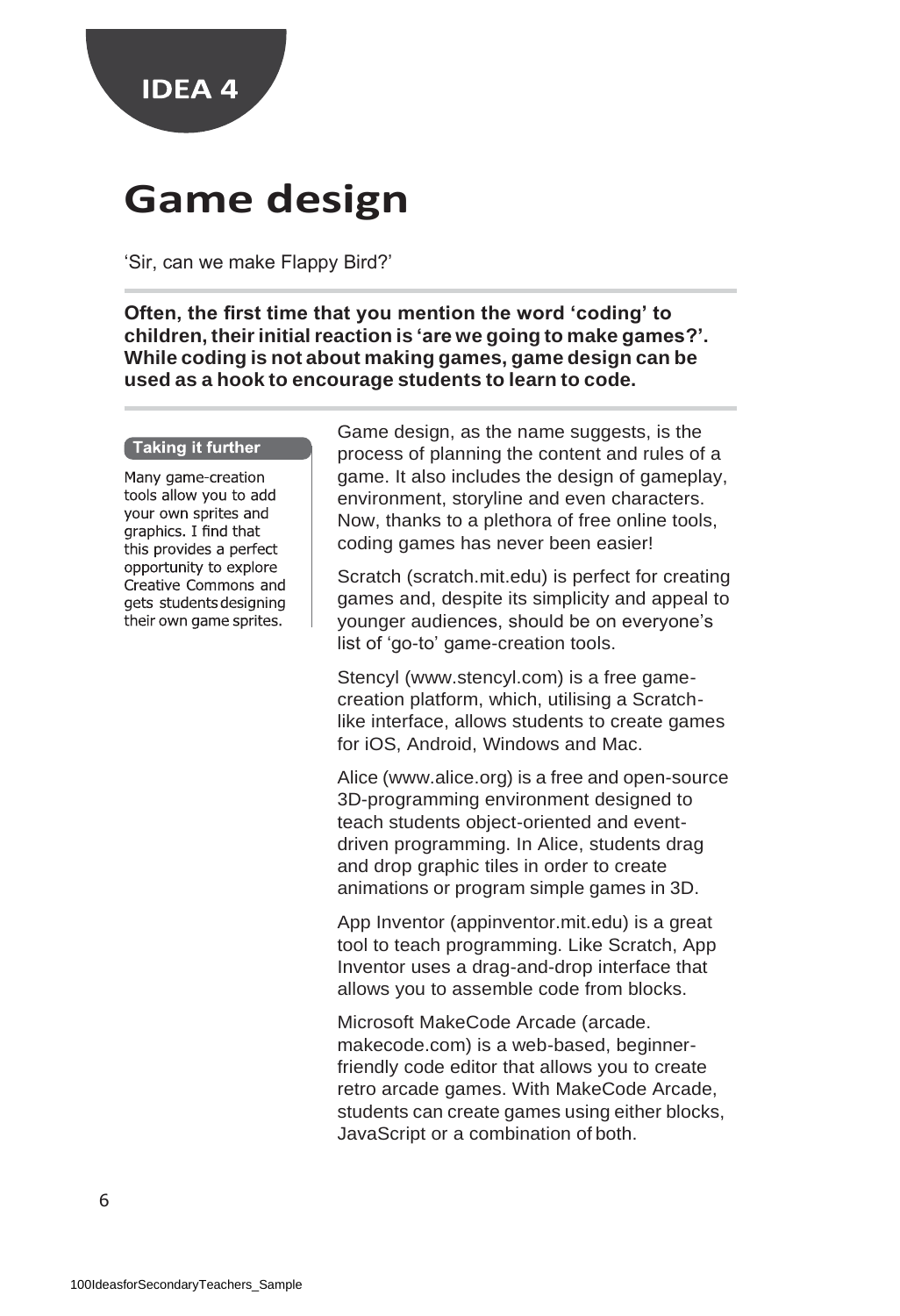### **PRIMM**

'My students seem so much more confident when learning to code using PRIMM.'

**PRIMM incorporatesdiscussionandinvestigationofsample code through scaffolded tasks to help students to understand code before they start writing their own code.**

I was first introduced to the idea of PRIMM at a Computing at School workshop led by Dr Sue Sentence (King's College London).

PRIMM is a research-based approach to teaching programming. It is made up of five stages: Predict, Run, Investigate, Modify, Make. Each stage is used in planning lessons and activities to support the learning of programming.

The five stages of PRIMM are:

- **Predict:** Students are given a working program and challenged to predict what the code will do. At this level, the focus is on what the code actually does.
- **Run:**Students runtheprogramsothatthey can test their predictions and discuss their findings with their partner/rest of the class.
- **Investigate:** The teacher provides a range of scaffolded activities aimed to help the students to explore what each line of code does. Strategies can include tracing, commenting code, annotating, debugging, etc.
- **Modify:**Studentsarechallengedtomodify the working program in order to change its functionality in someway.
- **Make:** Students design a new program that is based on the given solution but which solves a new problem.

#### **Teaching tip**

It is not expected that you cover all five stages in one lesson. In fact, you may wish to focus onone stage over several lessons.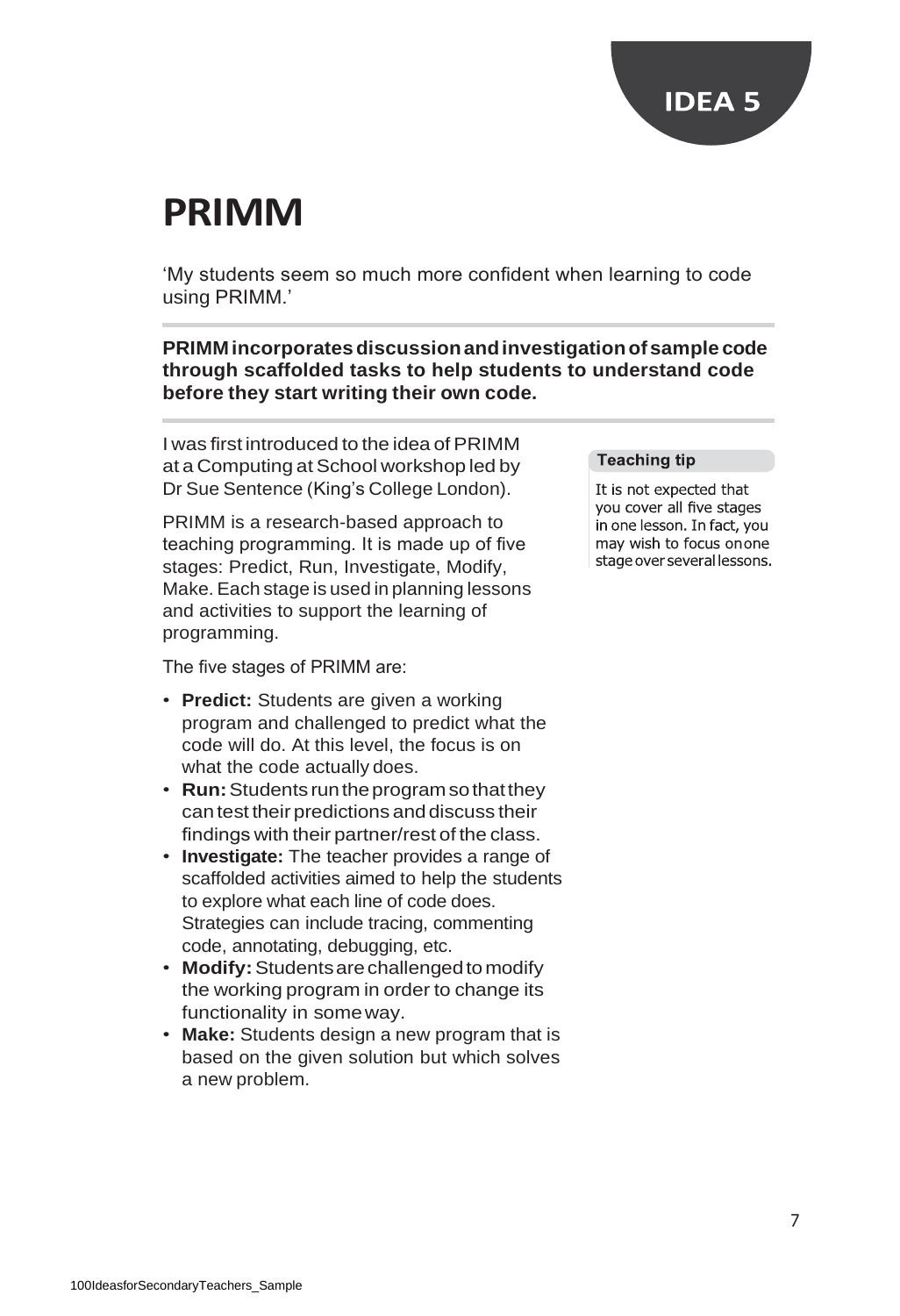

### **Parsons problems**

'Help students to learn how to code by removing some of the barriers!'

**When students move from block-based languages to textbased languages, they often get frustrated with syntax errors. One method that helps to reduce this frustration is 'Parsons problems'.**

#### **Teaching tip**

You don't need a computer to introduce Parsons problems. I find that eliminating computers altogether can further reduce confusion and frustration! I suggest starting by printing and laminating some code blocks or lines of code for students to sort.

Parsons problems are programming puzzles where a working solution to a problem has been broken up into blocks of code and jumbled up. Students are given the mixed-up code and challenged to reassemble the code in the correct order.

Some Parsons problems, often referred to as two-dimensional Parsons problems, also require the code blocks to be indented correctly. Parsons problems can also contain extra lines of code, called distractors, which are not needed for the code to work.

Although primarily used with text-based languages,Parsonsproblemscanbeusedwith block-basedlanguages too!Theideaistoallow students to focus on the core concepts, such as flow of control, conditionals and loops, without the frustration of syntax errors.

Example of a Parsons problem with distractors:

#### **Parsons problem Solution**

*timmy = turtle.Turtle() import turtle window = turtle.Screen() window=turtle.Screen() timmy.forward(100) timmy=turtle.Turtle() timmy.right(90) for loopCounter inrange(4): timmy.turn(90) timmy.forward(100) For loopCounter inrange(4) timmy.right(90) for loopCounter in range(4): import turtle*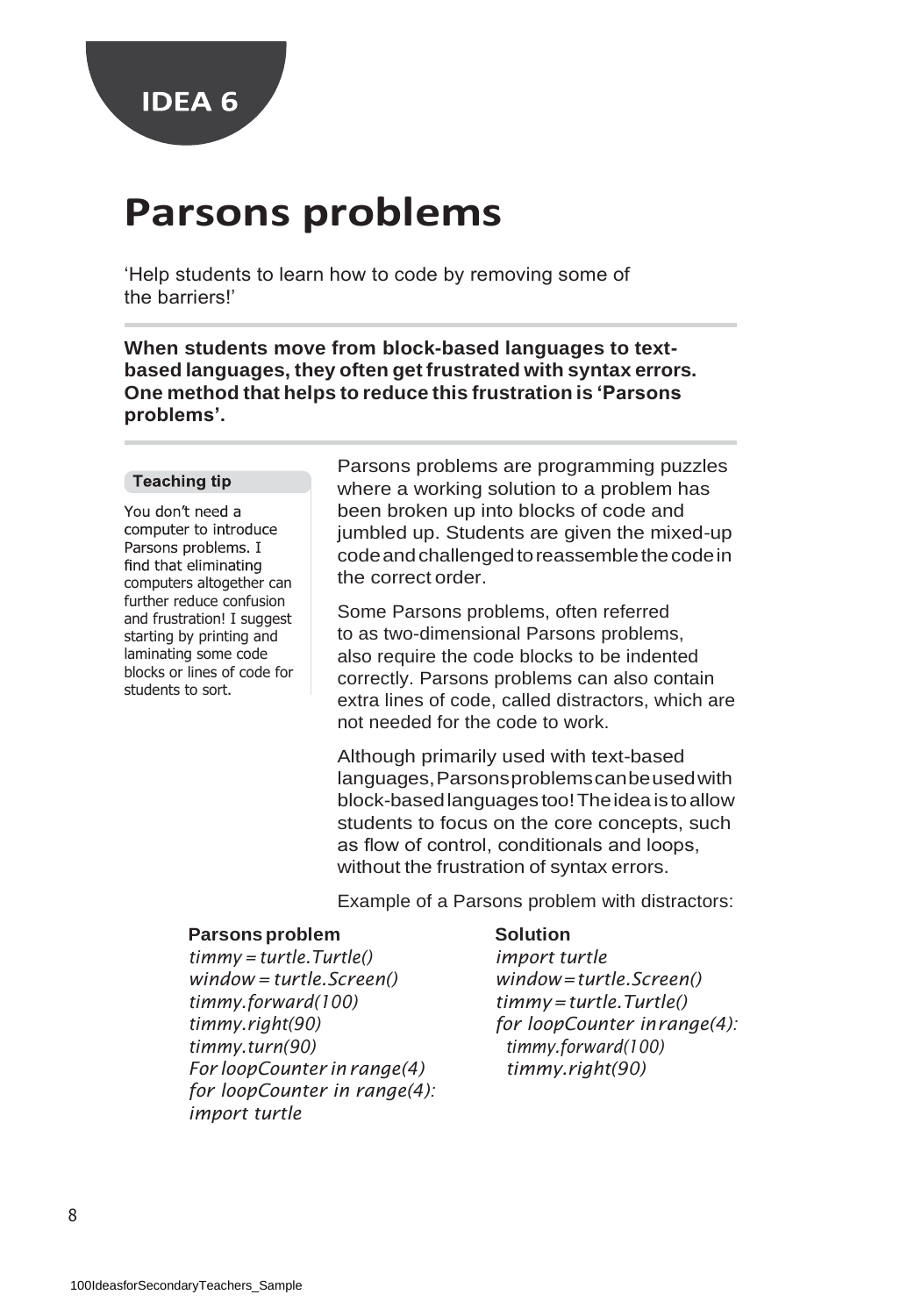

### **Use-modify-create**

'Reduce anxiety while supporting growth with this simple three-stage approach to learning to code!'

**When we learn to read and write as children, we often tend to learn how to read first. So, why is it that when we teach children to code, we often get them to write code before they can read it? This is the main rationale behind a three-stage approach to learning to code, known as 'use-modify-create'.**

The idea behind this approach is to encourage children to 'use' an existing snippet of code and explore what it does, 'modify' (or tinker with) the code to change its behaviour and, once they understand how the program works,'create' a new program of their own. This strategy compliments the Papert-style approach of learning by exploring and tinkering.

#### **How it works**

**Use:** Provide students with a snippet of working code. Give students time to run the program and figure out what the code is meant to do and how it works. Where appropriate, provide students with questions or prompts to aid with their investigations.

**Modify:** As the students become more comfortablewith theprogram,encourage them to start changing it. For example, if the program is written in Scratch, the students could start by simply changing the sprite or by changing some of the variables. As the students' confidence begins to grow, they can start to make more complex changes to the code.

**Create:** Once the students are confident with how the program works, have them create their own program using what they have learned.

#### **Teaching tip**

When moving to the 'create' phase, students should be encouraged to test, analyse and improve their programs regularly, just as they would do with any new project.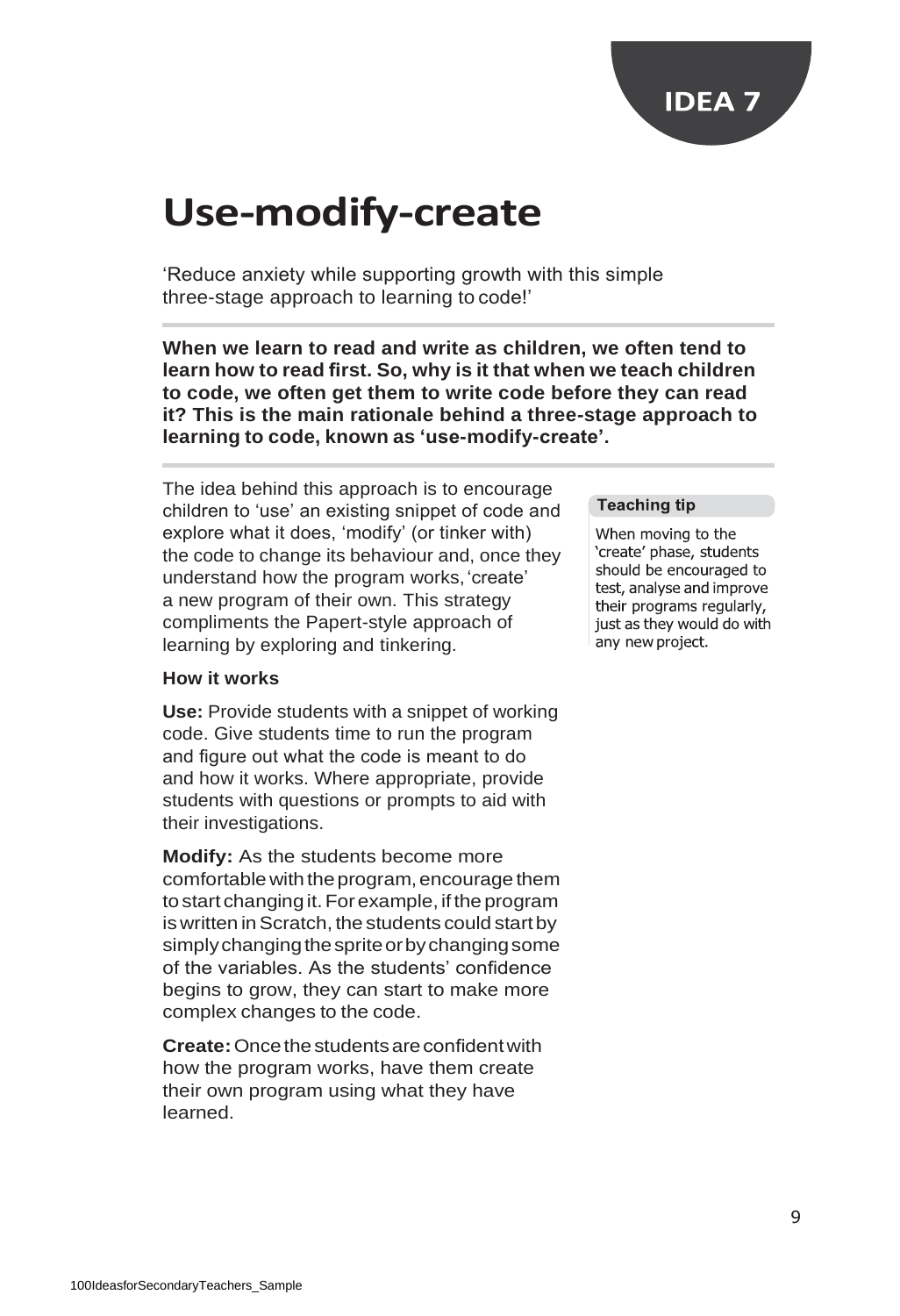

### **Hour ofCode**

'Give your students a 'byte'-sized introduction to computer science with an hour of code.'

**The Hour of Code started as a one-hour introduction to computer science, designed to demystify 'code' to show that anybody can learn the basics, and to broaden participation in the field of computer science.**

#### **Teaching tip**

Don't worry if you're new to coding yourself. Hour of Code is geared towards beginners. It can be a great opportunity to learn along with your students - and in fact, that's part of the fun!

Hour of Code takes place each year during Computer Science Education Week (usually during the second or third week of December), to mark and celebrate the birth of computing pioneer Admiral Grace Murray Hopper (9 December 1906).

#### **Why Hour of Code?**

Every student should have theopportunity to learn computer science. It helps to nurture problem-solving skills, logic and creativity. By starting early, it may also encourage some students to take up computer science as a GCSE, when it comes to their options.

#### **How to participate in the Hour of Code**

You can organise an Hour of Code event in your school at any time, not just during Computer Science Education Week. There is a handy guide to getting started on the official Hour of Code website (hourofcode.com/uk). Hour of Code can be delivered during normal lessons or as part of an extra-curricular club.

#### **Where to start**

Thankfully, you will find a plethora of resources available online dedicated to Hour of Code. Below are just a few of my favourites:

- Hour of Code:hourofcode.com/uk
- Code.org: code.org/hourofcode/overview
- Tynker: tynker.com/hour-of-code

### #HourOfCode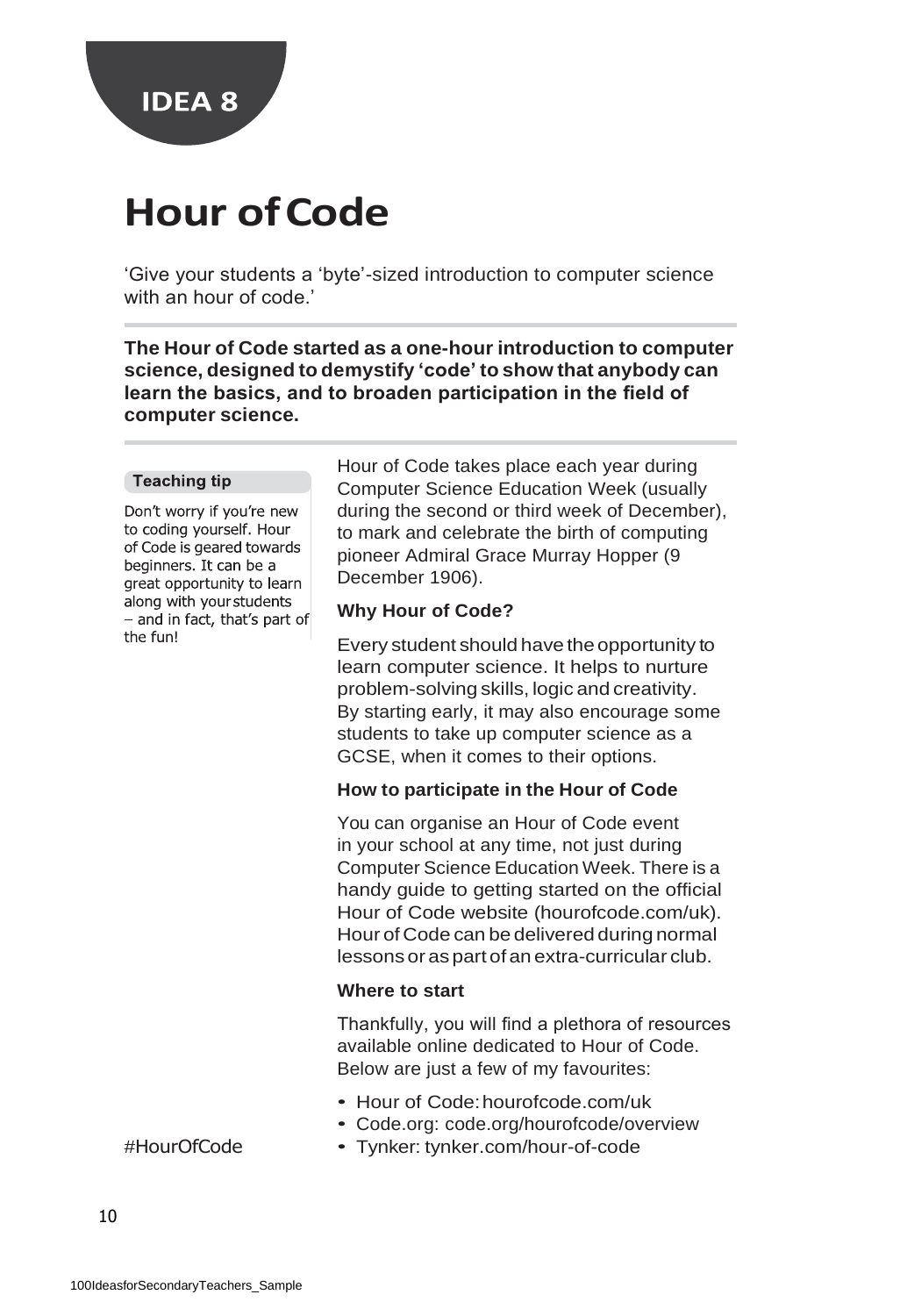### **Computational thinking Part 5**

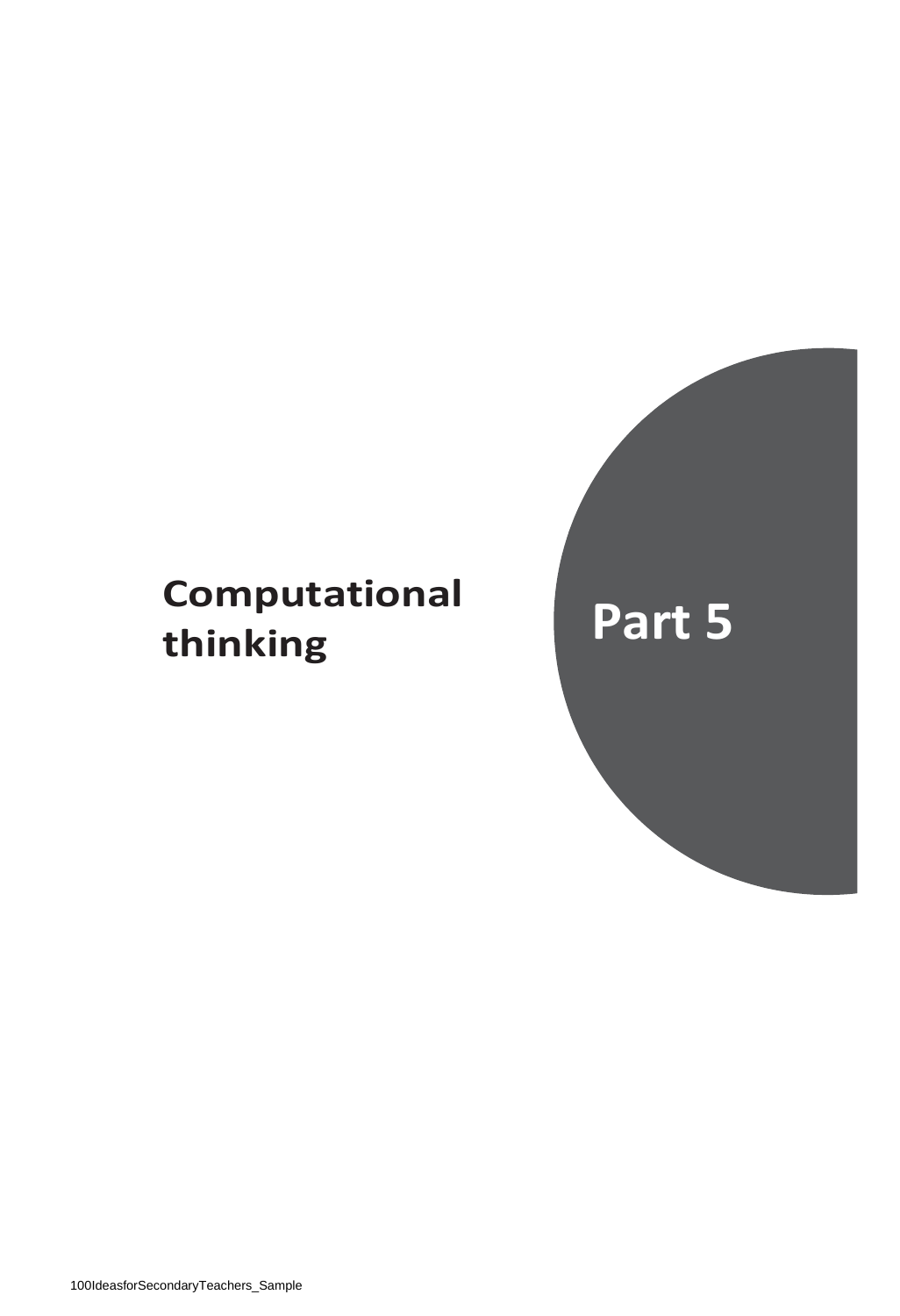

### **Crazy characters**

'You told me to draw a circle, but you never said how big!'

**One way to reinforce the importance of clear and precise instructions when writing code is to challenge students to write a simple set of instructions for drawing a 'crazy character'!**

#### **Teaching tip**

The key to the success of this activity is to be pedantic when following the students' instructions! This will encourage students to refine and improve their instructions.

#### Taking it further ]

Time permitting, challenge the students in their pairs to design their own 'crazy character' and write a set of instructions for drawing it.

Put students into pairs and ask each pair to sit with their backs to one another. Give one pair an activity card (containing a simple character design and set of instructions) and the other a pen and paper/mini-whiteboard. Example instructions:

- Create a circle for the body.
- Add two eyes.
- Add four legs.
- Add a mouth.
- Add a tooth.

Inform the students with the activity cards that they must read out their instructions to their partner, who must try to recreate their character usinginstructionsalone.Afterfiveminutes,ask the students to compare their drawings with the original and to note down any similarities/ differences between the two images.

Ask: 'Why are all the drawings so different to the originals?' Draw out answers such as, 'Not enough detail in the instructions' and 'The instructions need to be more precise'. Ask the students to suggest ways toimprove the instructions and make a note of these.

Set a timer for 15 minutes and challenge the students, in their designated pairs, to improve the instructions on the activity cards. Once the time is up, select pairs at random to read their instructions out aloud for you to follow, ensuring that you follow their instructions exactly while drawing their character on a whiteboard or flipchart for the class to see.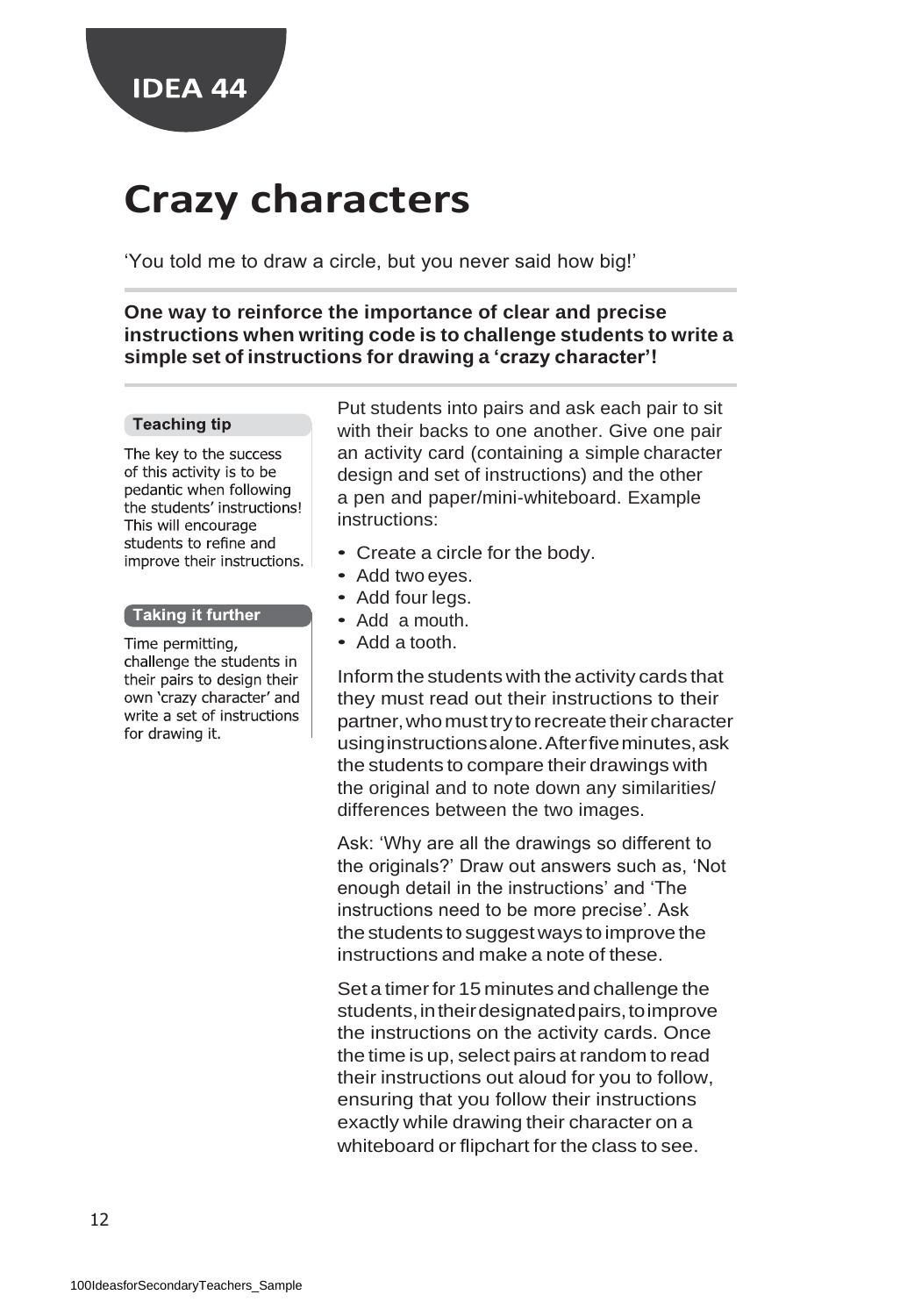

### **Puzzle me**

### 'Sir, I'm puzzled!'

### **One way to provide students with the opportunity to practise computational thinking skills (decomposition, pattern-matching, abstraction and algorithm design) is to have them solve puzzles.**

#### **Cube challenge**

A two-cube calendar is a desk calendar consisting of two cubes with faces marked with digits 0 to 9. Students are challenged to fill in the gaps on two cube nets so that it is possible to arrange the cubes to represent any chosen day of the month (from 01 through to 31). Both cubes must be used at all times – for example, to represent day seven, both 0 and 7 must be visible. Example solution:



Note: While at first it appears that there are not enough sides for all the numbers, students will eventually realise that the 6 doubles as a 9 when turned upside down.

### **Word ladders**

Word ladders were invented by Lewis Carroll, author of *Alice in Wonderland*. Students are given a start word and end word and, by progressively altering a single letter at a time, they must change the start word into the end word. Each word in the ladder must be a valid English word and must have the same length. Often the start word and end word are related. For example, to turn 'COLD' into 'WARM', one possible ladder could be: COLD  $\rightarrow$  CORD  $\rightarrow$  $WORD \rightarrow WARD \rightarrow WARM.$ 

#### **Taking it further**

Have students test their puzzle-solving skills by entering them in the Bebras UK challenge (www.bebras.uk), a competition aimed at raising awareness of computer science by challenging players to solve computational thinking puzzles.

#### **Bonus idea**

**Have students attempt to solve other popular puzzles such as Sudoku, 'camel crossing', 'rivercrossing conundrum', Tower of Hanoi, etc.**